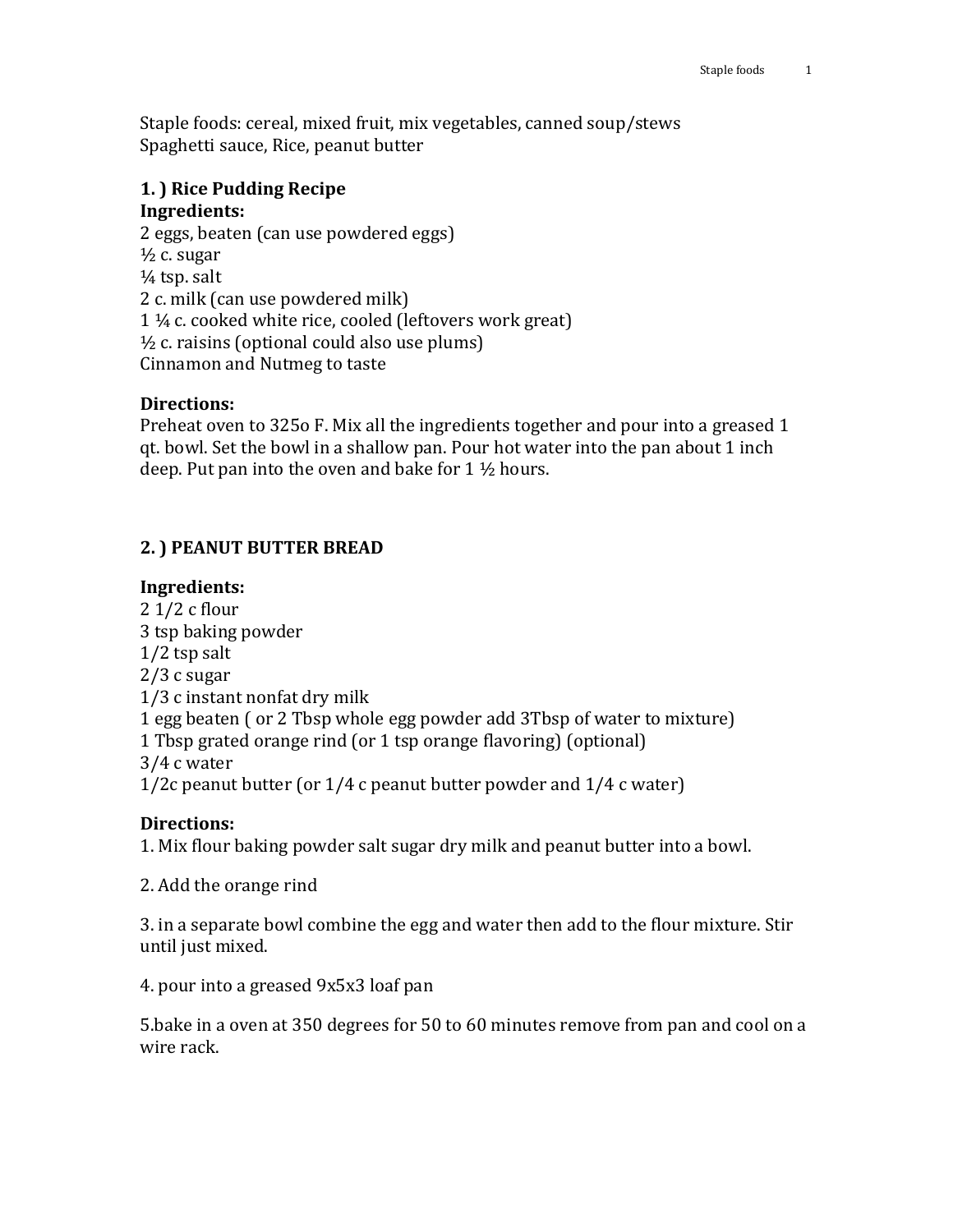## **3. ) Monster trail mix bites**

## **Ingredients**

- 1 c. old-fashioned rolled oats
- $\bullet$  1/2 c. mini chocolate chips
- 1/4 c. Chopped peanuts
- $\bullet$  1/4 c. raisins
- $\bullet$  1/4 c. Mini M&Ms
- 3/4 c. creamy peanut butter, melted
- 1 tbsp. honey
- salt

## **Directions**

- 1. In a large bowl, stir together oats, chocolate chips, peanuts, mini M&Ms, melted peanut butter, and honey and season with salt.
- 2. Stir together until completely combined, then scoop into tablespoon-size balls and refrigerate until firm, 1 to 2 hours.
- 3. Serve.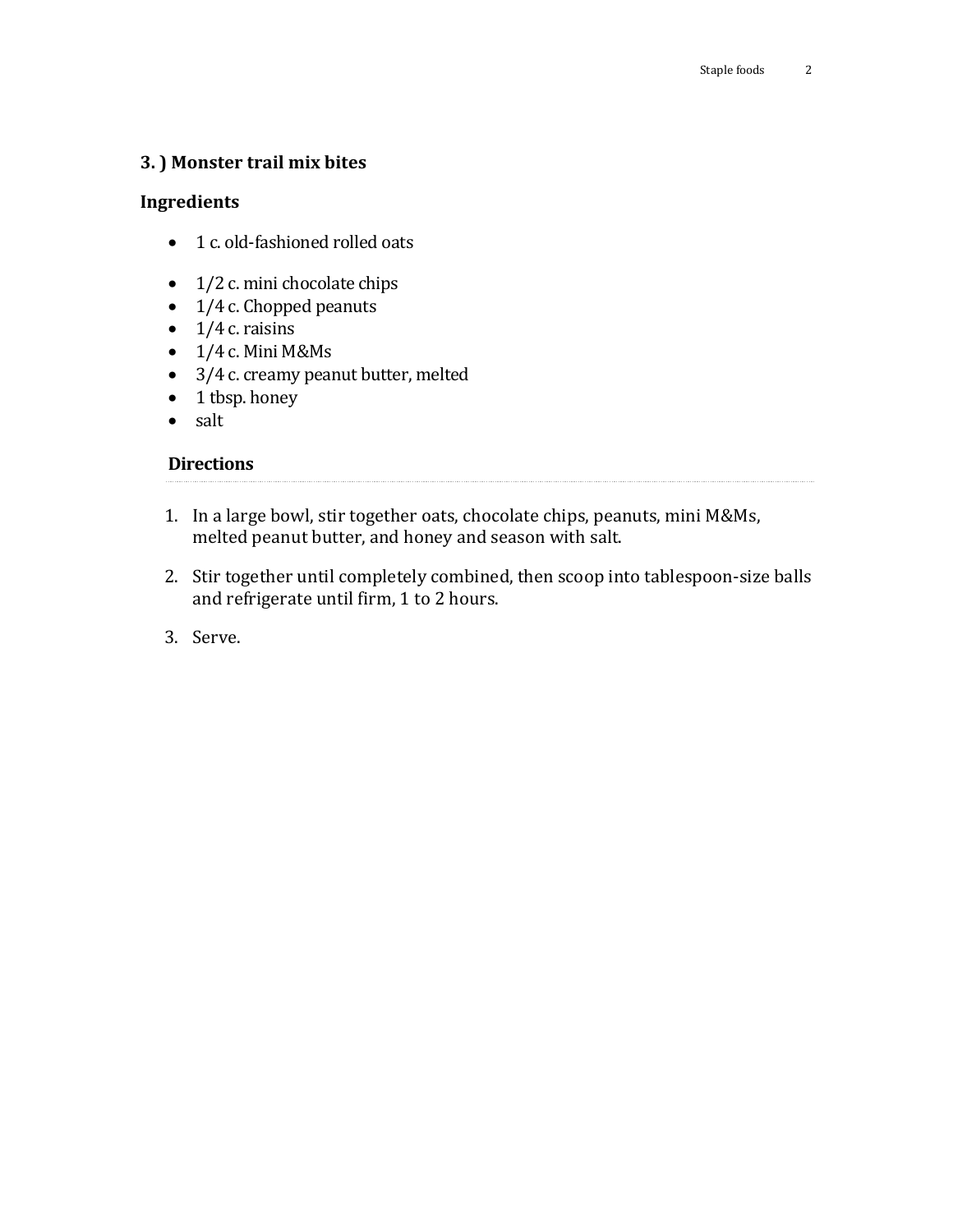## 4.) **Fried rice and pork/chicken**

#### **Ingredients**

- 2 tablespoons oil
- 1 cup sliced mushrooms
- 3 cups cold cooked rice
- 1 cup cold cooked [pork,](http://www.geniuskitchen.com/about/pork-282) small dice
- 2 sliced onions
- 3 [eggs,](http://www.geniuskitchen.com/about/egg-142) lightly beaten
- 1 tablespoon oil
- 3 tablespoons [soy sauce](http://www.geniuskitchen.com/about/soy-sauce-473)
- 1/4teaspoon [pepper](http://www.geniuskitchen.com/about/pepper-337) \* Could substitute pork for chicken

#### **Directions**

- 1. Heat oil in large skillet.
- 2. Saute mushrooms for 2 minutes.
- 3. Add rice, pork, and onion.
- 4. Cook and stir for 6 minutes.
- 5. Push rice to the side of the skillet.
- 6. Add the 1 T oil; add eggs; cook and stir until eggs are thickened.
- 7. Stir eggs and rice together.
- 8. Stir in soy sauce and pepper.

# **4.) Corn flake crusted chicken**